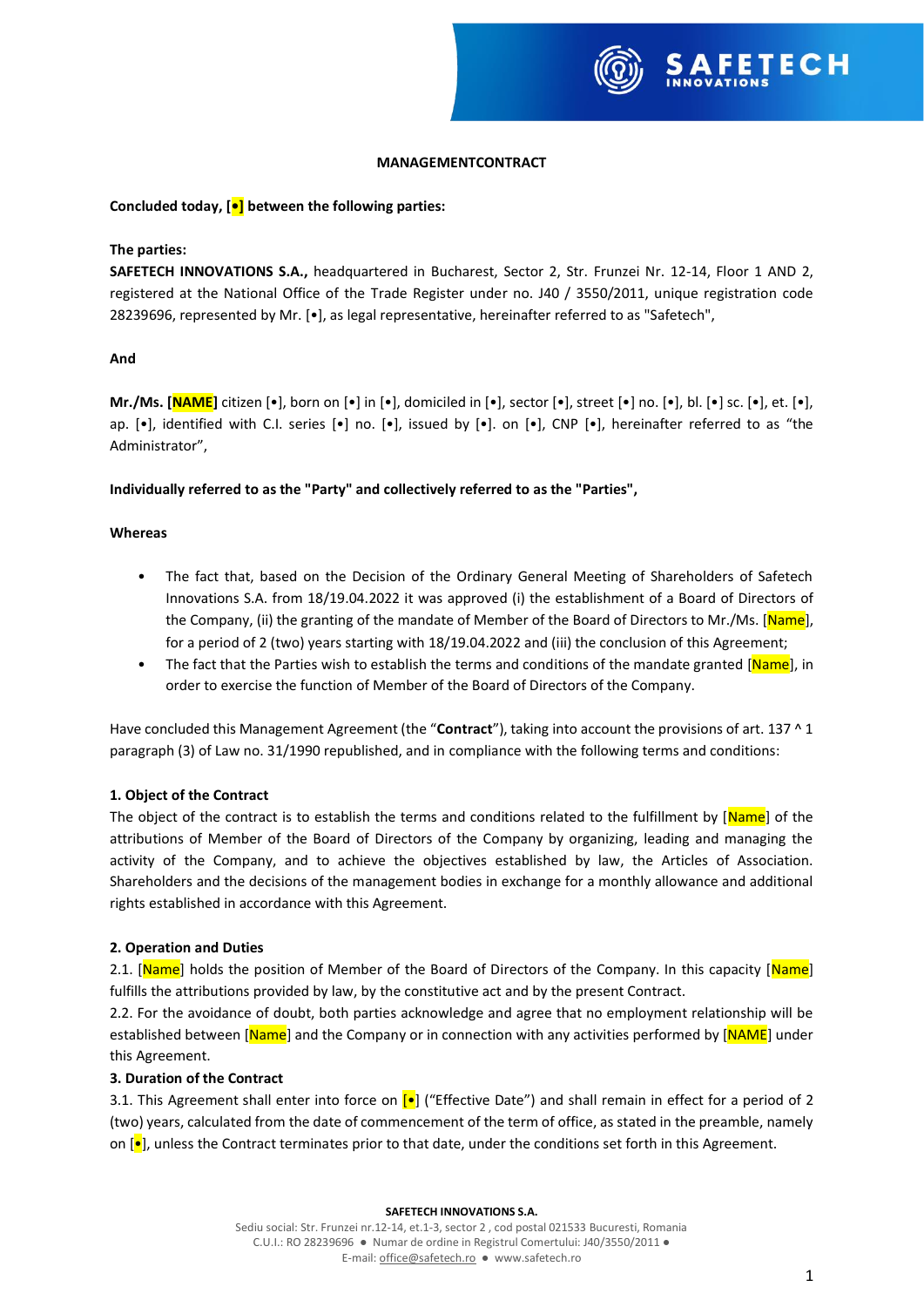

3.2. Until the expiration of the Term, this Agreement may be renewed for a new period by written agreement of the Parties, subject to the approval of the extension of the term of office of the director and member of the Board of Directors of the Company by the Ordinary General Meeting of Shareholders**.**

# **4. Rights and liability of the Director:**

# **4.1. The director has the following obligations:**

- i. To ensure the organization, management and administration of the Company's activity, according to the entrusted mandate.
- ii. To carry out the mandate granted under the conditions of the law and of the constitutive act.
- iii. To keep the confidentiality of all operations, acts, facts or information about which he becomes aware during the activity.
- iv. To use all the skill, experience and all the means that will be made available to him by the Company, in order to coordinate its activity.
- v. Not to exceed the attributions provided by the constitutive act and the present contract.
- vi. To participate in the meetings of the board of directors and of the general meetings of shareholders.
- vii. To make available to the board of directors and the general meetings of shareholders, as the case may be, in the most appropriate manner, all the documents and information necessary for the knowledge and analysis of the issues to be discussed by it on the agenda.
- viii. To express a personal, motivated opinion during the meetings of the board of directors and of the general meetings of shareholders on the items on the agenda and to make substantiated and reasoned proposals for taking the necessary measures for the good management of the company and the activity and to ask noting his opinion in the minutes of the meeting if he has an opinion different from that of the other members of the board or shareholders, as the case may be.
- ix. Any attributions established by the constitutive act or by the general meeting of shareholders.
- x. To know and apply the provisions of the Articles of Incorporation, as well as the decisions of the General Meeting of Shareholders;
- xi. To devote the necessary time, attention and skills, using at all times his knowledge, experience, skills so as to (i) promote Safetech's interests in the best possible way and (ii) ensure a high and competent level of activity. carried out by Safetech;
- xii. To conclude a professional liability insurance policy at a value established in accordance with the regulations in force;
- xiii. Not to accept management positions in other copanies without the notification and obtaining the prior approval of the General Meeting of Shareholders, except for those in which he fulfills a management position at the date of signing this.
- xiv. Not to carry out any other activity that may affect the activity or interests of Safetech;
- xv. Report to Safetech the interests / activities in which it is involved, following that in case of conflict of interest to take all measures to end this conflict;
- xvi. Participates in the regular monitoring and evaluation of the efficiency of the company's management framework, including the annual review, as well as, as the case may be, the modification of the policy regarding the management framework of Safetech's activity, in accordance with the legal provisions;
- xvii. Represents SAFETECH INNOVATION S.A. to third parties, in accordance with the rules established in the articles of association;
- xviii. The administrator will not establish any kind of employment relationship with other Companies;
- xix. The administrator will not establish employment or cooperation relationships in management positions within some institutions / companies (legal entities or individuals), which are in a competitive relationship with Safetech. Regarding this provision, all companies that carry out partial or totally similar activities with Safetech's activity are considered competitors.
- **4.2 The Director has the following rights:**

#### **SAFETECH INNOVATIONS S.A.**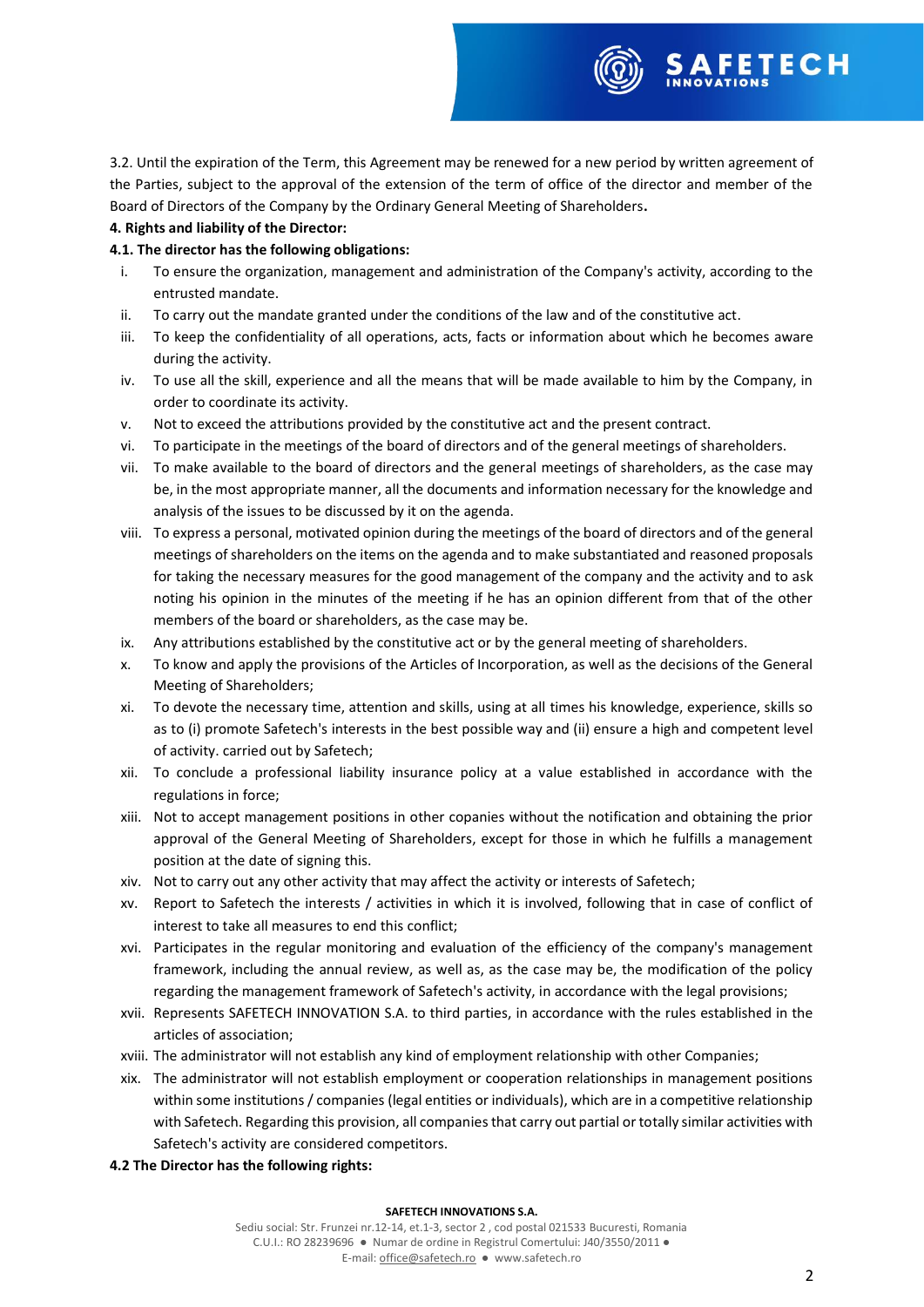

- (i). The right to unlimited information on the Company's activity, having access to all documents regarding its commercial operations.
- (ii). The right to use the information, material and human resources of the society, necessary and useful for carrying out the activity.
- (iii). The right to receive the monthly remuneration and the options under the conditions established in art. 6 above.
- (iv). The right of settlement by the Company, based on the supporting documents provided by the Romanian legislation in force, the expenses incurred for and / or in the interest of the Company.
- (v). The right to be able to present his position (personally or through a representative) in any procedure of withdrawal of the mandate entrusted or that tends to diminish the rights of the administrator established in the contract, at the level of the general meeting of shareholders;
- (vi). The right to participate in the Company's benefit plans.
- (vii). The right to benefit, as a contract holder, from free legal assistance and representation regarding one's own legal protection in relation to third parties, in litigation of any nature (civil, commercial, administrative, criminal, etc.), arising from / or in connection with the exercise of the attributions of the present mandate, unless there are contradictions of interests between the company and the administrator.
- (viii). All costs incurred by legal aid in the issues described above are to be borne in full by the company. The administrator will have the freedom to choose his defense counsel to represent his interests in the respective cases. Depending on each concrete situation, the assistance and legal representation cannot be limited by the company.
- (ix). Any other rights provided by the Articles of Association of the Company and / or Law no. 31/1990 which do not contradict the provisions of the Articles of Incorporation.

## **5. Safetech Rights and Obligations**

## **5.1 Safetech assumes the following obligations to the Administrator:**

a) To ensure the Director full freedom in leading, organizing and managing the Company's activity and to ensure the independence of the Director in exercising his position in accordance with the terms of the contract, the Articles of Incorporation, the decisions of the General Meeting of Shareholders and / or the legislation in force; b) To pay the remuneration and all the benefits granted by this contract.

c) To conclude an insurance policy for the professional risks in connection with the exercise of the administrator's mandate, the payment of the premium being borne by the company.

## **5.2 Safetech has the following rights:**

a) To demand from the Administrator the development of the activity, deriving from the present contract with loyalty and exclusively in the interest of the Company.

b) Any rights established by law and the Articles of Incorporation**.**

# **6. Remuneration, other bonuses and benefits:**

6.1 The term of office of the Administrator [Name] is remunerated in accordance with a monthly, negotiated, fixed remuneration, in the gross amount of **[•] RON**, payable 12 times a year.

6.2 The payment of the remuneration provided in point 6.1 above is made monthly by electronic transfer to the bank account indicated by the Administrator, in lei.

6.3 The administrator is entitled to a paid annual leave of 28 working day**s.**

6.4. Safetech will provide the Administrator with a car, and insure all related expenses.

**6**.5 The administrator will have at his disposal a laptop and a mobile phone to cover all the related expenses.

6.6 Safetech will bear the value of the health care insurance policy and the professional liability policy during the term of office, in accordance with the Company's regulations in force.

#### **SAFETECH INNOVATIONS S.A.**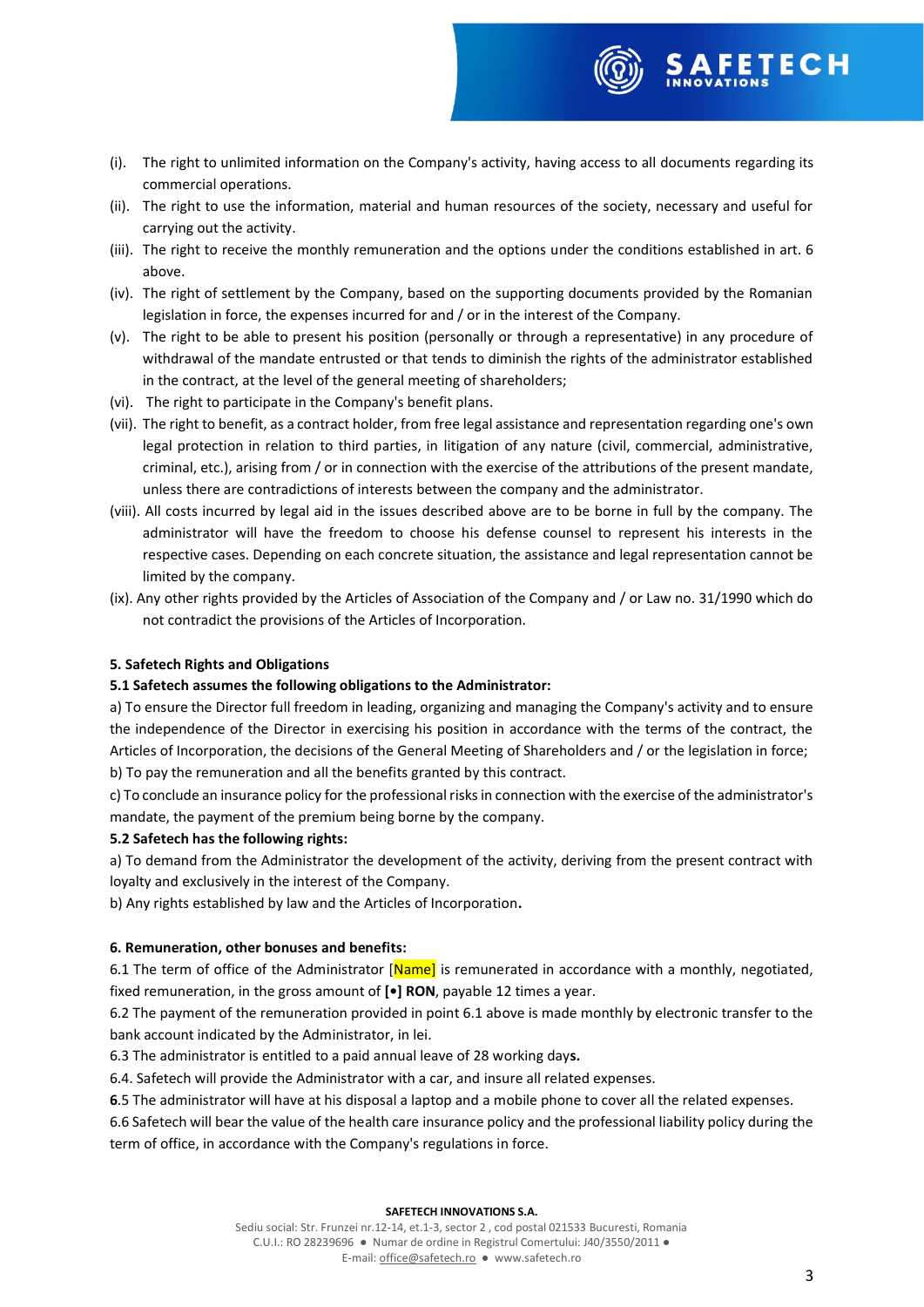

### **7. Maintaining professional secrecy and confidentiality**

7.1. The Administrator acknowledges that during this Agreement he will have access to confidential information. For the purposes of this clause, "confidential information" means, (i) customer details and customer requirements, (ii) pricing policy and terms of business with customers, (iii) marketing plans and forecasts, (iv) financial information , results and forecasts (unless included in published audited accounts), (v) business plans, strategic plans, regulatory outcomes or plans, (vi) any proposals regarding the acquisition or disposal in whole or in part (vii) details of employees and officers and of the remuneration and other benefits paid to them, and (viii) any information that has been given to Safetech in matters of customers , suppliers or other persons or treated confidentially by Safetech. Notwithstanding the foregoing, confidential information does not include any information that is, or may later become, generally available to the public as a matter of registration and not the Administrator's fault.

7.2. The administrator agrees to keep confidential information in strict confidentiality and not to disclose it to a third party, not to use it for its own purposes or for purposes other than those of Safetech or its subsidiaries or, by any failure to exercise diligence. , causes their unauthorized disclosure, either during this contract or after its termination, unless it is specially authorized in advance and in writing by Safetech.

7.3. The obligations contained in this section do not apply to information that:

are or become public without breach of this contract by the Administrator, or

(ii) their disclosure is approved in writing by the shareholders, but only within the limits and under the conditions established by the respective written agreement, or

(iii) must be disclosed following a legal request from a court, procedural agents, or other governmental bodies or from other political subdivisions, but only to the extent and for the purpose mentioned in that request, in any cases, in accordance with the condition that the Administrator notifies in advance and promptly to the shareholders regarding the request of the court and cooperates in case the latter wishes to obtain an adequate protection.

7.4. Throughout the duration of this contract, the Administrator will use his experience and professional knowledge in the interest and benefit of SAFETECH INNOVATION S.A. acting as an appropriate and professional negotiator and maintaining the confidentiality of all the operations of the institution mentioned above.

7.5. The administrator undertakes to process all documents relating to the Company. With strict confidentiality and to use all related information in the exclusive interest of the institution, regardless of the nature of this information.

7.6. The administrator must respect the professional secrecy and the confidentiality clause regarding the data, information, documents that are at his disposal regarding the activity of the company or the clients of SAFETECH INNOVATIONS S.A. Information such as professional secrecy may be sent if it is justified by the purpose for which it is requested and delivered in accordance with the law.

7.7. Even after the termination of the management relationship, the Administrator is obliged to treat confidentially the data, facts, opinions that represent business secrets that came to his knowledge, for a period nedeterminata de timp si Administratorul poate furniza informatii catre terte parti despre acestea doar atunci cand este obligat prin lege si cu acordul Societatii.

#### **8. Exclusivity**

8.1. The parties agree that, during the Term of the Contract, the Administrator will not act as a manager, administrator or employee with management responsibilities in another company or commercial entity, except

#### **SAFETECH INNOVATIONS S.A.**

**SAFETECH**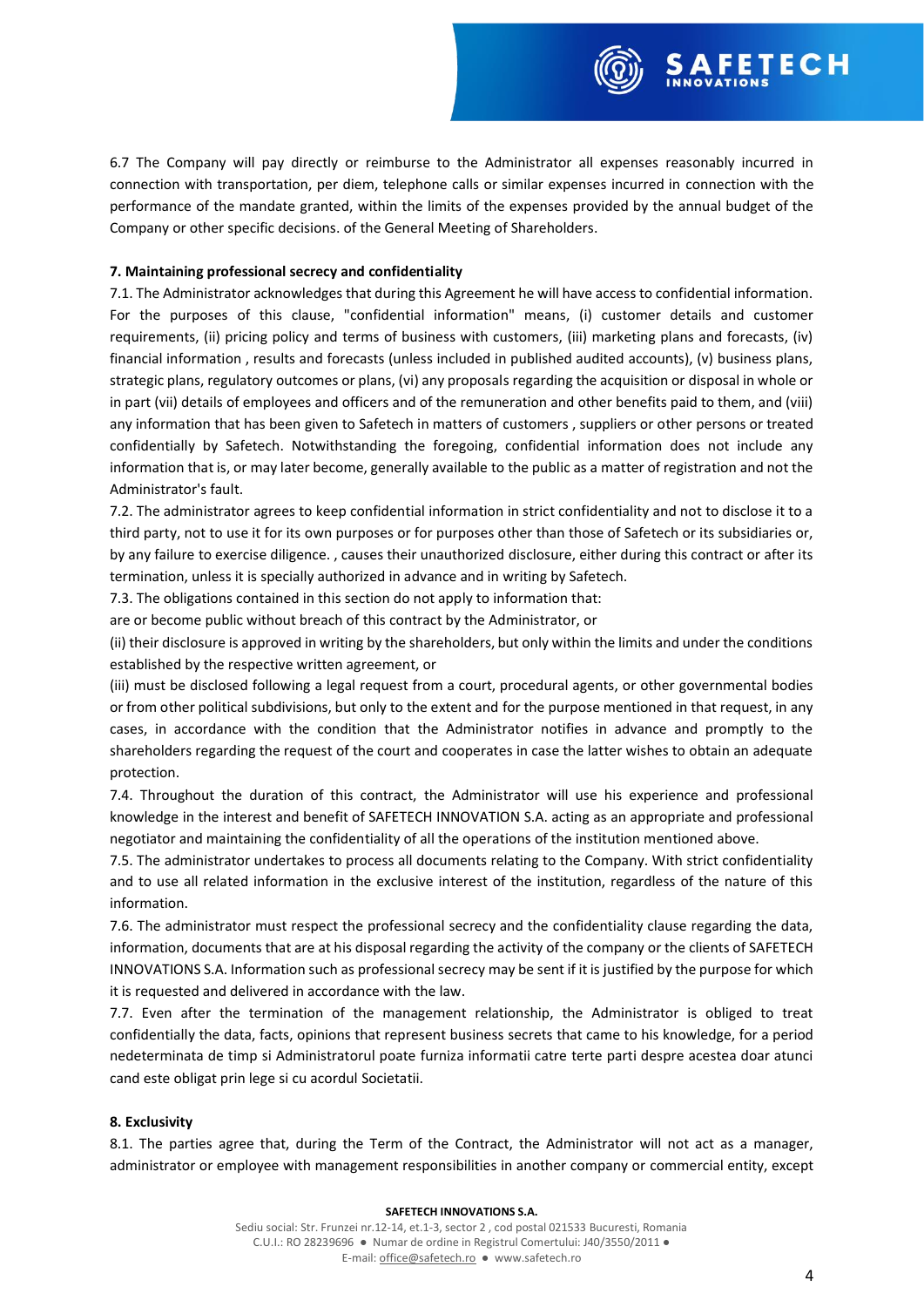

8.2. The administrator, for the entire duration of the Contract, may not act as a member of the Board of Directors, administrator or employee and may not hold the position of shareholder or associate in other competing entities or entities that have objects of activity similar to those of Safetech, nor to carry out a similar activity or a competitive one on its own account or on behalf of other persons, without the express written approval of the shareholders, except for the companies provided by art. 8.1. - Safetech affiliates or members of the Safetech Group.

### **9. Liability of the Parties**

9.1. According to the legislation in force, the Parties are fully responsible for the reckless or fraudulent administration, as well as the abusive and negligent behavior, respectively the non-observance or the improper fulfillment of the dispositions provided in the Contract.

8.2. The administrator is responsible for non-compliance with the legislation in force, the Contract, the articles of association and the Decisions of the General Meeting of Shareholders.

8.3. The Administrator shall notify the internal auditor, as applicable and the financial auditor, if there are any inconveniences or disturbances discovered during the performance of this Agreement and the Administrator shall not be liable to Safetech for such situations and for actions taken by previous administrators or persons previously administered similar activities. The administrator shall not be liable for any contravention or administrative sanction that may be imposed by the competent authorities on Safetech's or the Administrator's behalf as a result of a breach of the applicable compliance or reporting provisions, provided that such breach has occurred. the actions or omissions of third parties or due to inconveniences that were found and notified to the shareholders by the Administrator and could not be remedied or improved for any reason other than those related to the performance or behavior of the Administrator. For the situations mentioned above, Safetech undertakes to pay the fines imposed on behalf of the Administrator and the Administrator will not be liable to Safetech.

#### **10. Force majeure**

10.1. A party will not be liable for non-performance on time and / or for improper performance - in whole or in part - of any obligation under this contract, if the non-performance or improper performance of that obligation was caused by force majeure.

10.2. The party invoking force majeure has the obligation to notify the other party within 5 days of the occurrence of force majeure and to take all possible measures in order to limit their consequences.

10.3. If the force majeure does not cease within thirty (30) days of the occurrence of the force majeure situation, the party receiving the force majeure notification shall have the right to terminate this Agreement by sending a written notification to the other party. In this case, the contract will terminate at the expiration of a period of sixty (60) days from the date on which the notice of termination was received by the party to whom it is addressed, no court intervention or other formality being necessary. The party invoking force majeure cannot be held liable for the payment of damages to the other party, as a result of the failure to fulfill its obligations under the Contract.

#### **11. Termination of the Contract**

11.1. This Agreement will terminate in the following cases:

#### **SAFETECH INNOVATIONS S.A.**

Sediu social: Str. Frunzei nr.12-14, et.1-3, sector 2 , cod postal 021533 Bucuresti, Romania C.U.I.: RO 28239696 ● Numar de ordine in Registrul Comertului: J40/3550/2011 ● E-mail[: office@safetech.ro](mailto:office@safetech.ro) ● www.safetech.ro

**FETECH**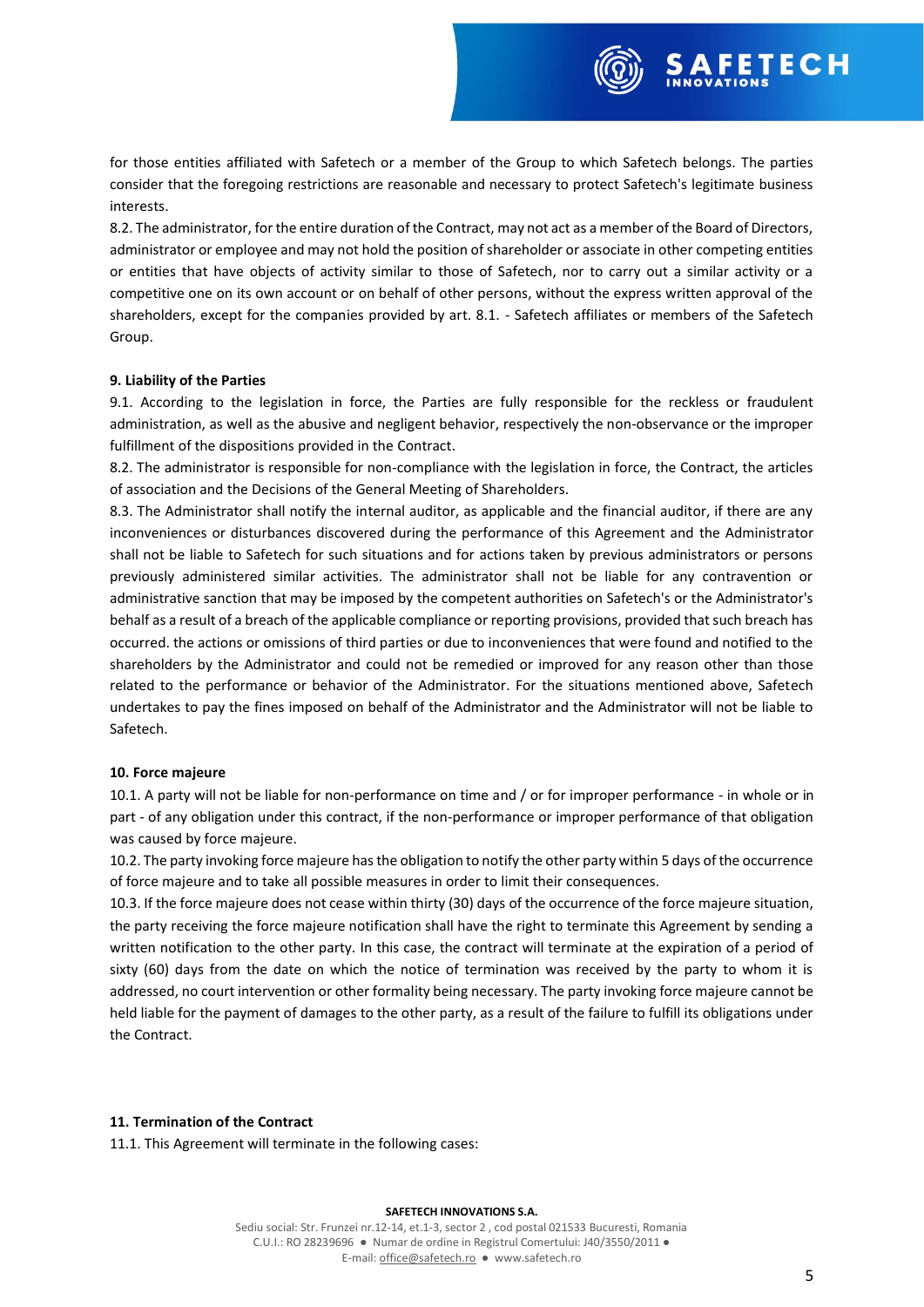

(i) Termination by Safetech for the fault of the Administrator - The contract will be terminated based on unilateral termination pursuant to art. 1552 of the Civil Code, subject to the transmission of a prior notification of 15 (fifteen) days, without the need for any formality and without the intervention of the courts, the Administrator being legally in arrears, on the date indicated in the unilateral termination notice issued by Safetech and communicated in writing to the Administrator if he commits or is in one of the following situations considered guilty of violations (collectively referred to as "Termination Cases"):

1. the cases in which the Administrator is convicted of any crime, or is proved to have acted against the interest of the Company,

2. committing an act of gross negligence, fraud, dishonesty or breach of trust against Safetech;

3. the prohibition by law or by any decision of a competent authority regarding the holding of the position of Administrator in a Romanian company;

4. refusal to comply with the instructions of the General Meeting of Shareholders, the articles of association or the limits / conditions resulting from the law;

5. engaging in any act of competition with respect to the commercial activities of Safetech in violation of clause 7 of this Agreement;

6. The Administrator shall be liable for any serious misconduct (including a breach of any term of this Agreement) which seeks to discredit / defame Safetech's reputation;

7. neglect of its attributions under this Contract;

8. failure to perform the services / obligations set forth in this Agreement in a professional manner using the care and skill necessary for a professional holding a similar position

9. Violation of any / all essential obligations assumed by this Contract, being considered specifically, but not limiting, as essential obligations, those provided in art. 4.1., Art. 7 and art.8.

(ii) By the deadline - the expiration date of the validity of this Agreement.

(iii) Unilateral Termination by Safetech - The Contract will terminate on the basis of Safetech's exercise of its right to unilaterally terminate the Contract as a result of the revocation of the mandate granted. The termination shall be communicated to the Administrator by written notice giving at least 60 (thirty) calendar days notice, prior to the termination date, in which case the Administrator shall be entitled to receive from Safetech a compensatory payment equivalent to two monthly remunerations, being the only compensation to which he is entitled (criminal clause).

(iv) Unilateral termination by the Administrator - The Contract will terminate on the basis of the exercise by the Administrator of his right to unilaterally terminate the Contract, as a result of the waiver of the term of office of the Administrator. The termination will be communicated to Safetech by written notice giving at least 60 (ninety) calendar days notice prior to the termination date. The administrator undertakes to properly compensate the Company for the damages suffered by the effect of renouncing the mandate of director and member of the board of directors.

(v) Agreement of the Parties - The contract will terminate at any time on the basis of the agreement of the parties, recorded in a written document.

(vi) Death of the Administrator;

(vii) Safetech Restructuring - The contract will terminate in case of reorganization or merger of Safetech; in this case, the Administrator has the right to receive a remuneration calculated proportionally until the effective date of the reorganization or merger of the institution.

11.2. From the moment the Contract is terminated, the Administrator must hand over all the documents in his possession and acquired during the execution of this Contract.

11.4. If the Administrator has the initiative to terminate the Contract, in violation of the legal provisions in force or the contractual provisions established by this Agreement, or if the reasons for termination of the management contract are attributable to the Administrator, he will compensate Safetech for all direct damage. a final decision of the competent courts.

#### **SAFETECH INNOVATIONS S.A.**